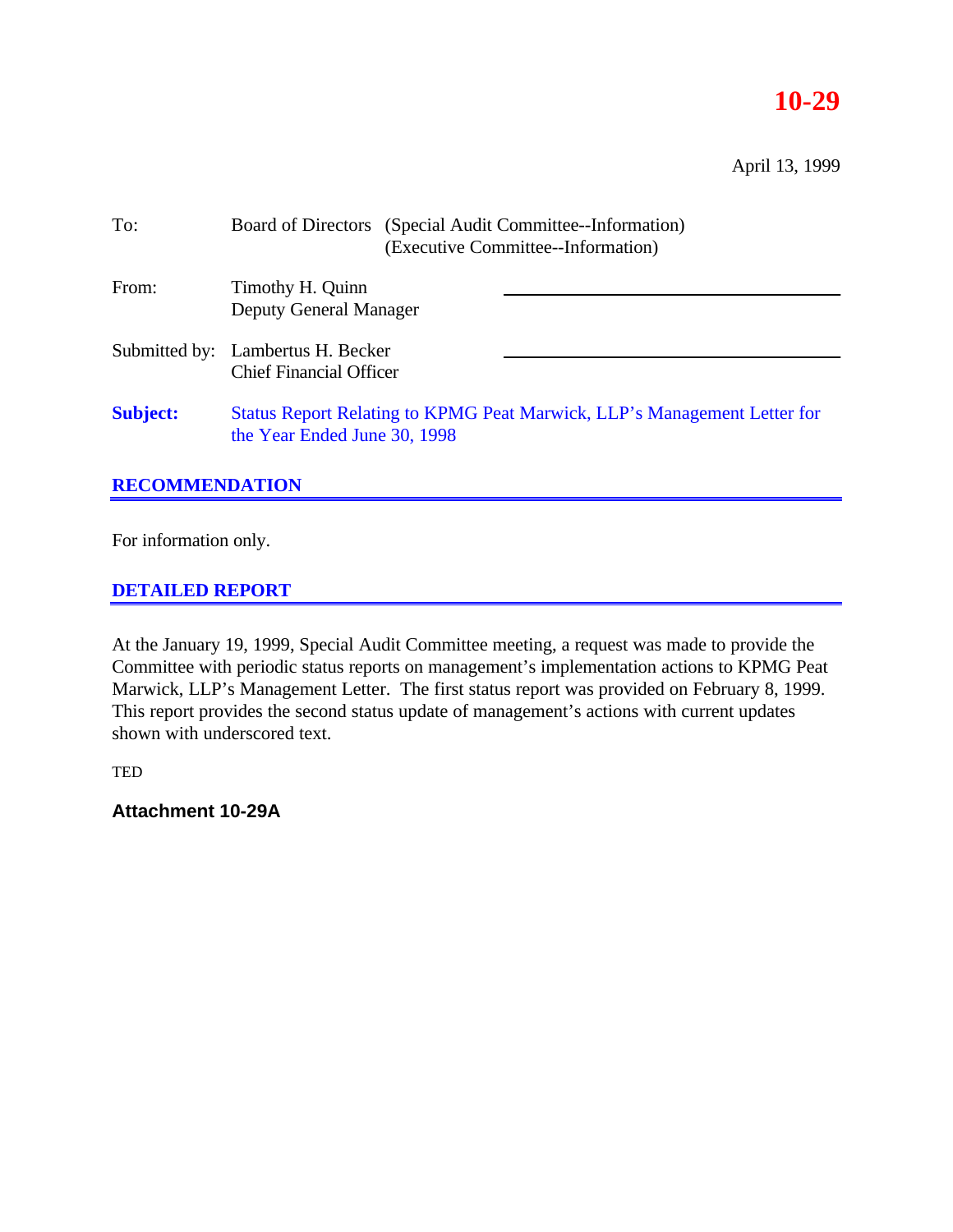#### **Attachment 10-29A**

#### **The Metropolitan Water District of Southern California Status Report Relating to KPMG's Management Letter for the Year Ended June 30, 1998 As of April 13, 1999**

| <b>KPMG's Findings and Recommendations</b>                                                                                                                                                                                                                                                                                                                                                                                                                                                                                                                                                                                                                                                                                | <b>Management's Response and Status</b>                                                                                                                                                                                                     |                                          |                                                                                                                                                                                                                                                                                                                                                                                                                                                                                                                                                                                                                                                                                                                                                          |
|---------------------------------------------------------------------------------------------------------------------------------------------------------------------------------------------------------------------------------------------------------------------------------------------------------------------------------------------------------------------------------------------------------------------------------------------------------------------------------------------------------------------------------------------------------------------------------------------------------------------------------------------------------------------------------------------------------------------------|---------------------------------------------------------------------------------------------------------------------------------------------------------------------------------------------------------------------------------------------|------------------------------------------|----------------------------------------------------------------------------------------------------------------------------------------------------------------------------------------------------------------------------------------------------------------------------------------------------------------------------------------------------------------------------------------------------------------------------------------------------------------------------------------------------------------------------------------------------------------------------------------------------------------------------------------------------------------------------------------------------------------------------------------------------------|
| <b>Description of Finding</b>                                                                                                                                                                                                                                                                                                                                                                                                                                                                                                                                                                                                                                                                                             | Recommendation                                                                                                                                                                                                                              | Response                                 | <b>Current Status</b>                                                                                                                                                                                                                                                                                                                                                                                                                                                                                                                                                                                                                                                                                                                                    |
| <b>Reportable Conditions:</b><br>1. Indirect Cost Allocation Plan<br>Metropolitan has not updated its cost allocation plan since<br>fiscal 1991. This plan is used to identify and allocate costs to<br>various programs, projects or other activities. In order to<br>receive reimbursement for indirect costs, recipients of Federal<br>awards are generally required to prepare a cost allocation plan<br>that provides the basis for allocating indirect costs to Federal<br>programs. Metropolitan's exposure created by the lack of an<br>updated plan is a loss of Federal funding for indirect costs as<br>described in KPMG's findings in Metropolitan's Single Audit<br>reports for fiscal 1994, 1995 and 1996. | Update 1991 cost allocation plan;<br>further recommended to update plan<br>on an annual basis.                                                                                                                                              | Agree with finding and<br>recommendation | Final draft of updated plan received January<br>13, 1999; final review in progress by staff and<br>external and internal auditors. Corrective<br>action plan has been developed. Plan<br>includes completing review, providing training<br>for employees involved with Federal awards<br>and developing policies and procedures.<br>Implementation of cost allocation plan is now<br>scheduled for July 1, 1999.<br>Grants training has begun for key employees<br>involved with Federal awards. Internal Audit<br>review of plan documents is expected to be<br>performed during April 1999.                                                                                                                                                            |
| 2. Assessment of Year 2000 Compliance<br>Given the preliminary stages of Metropolitan's Y2K efforts and<br>the limited time frame available to complete the project, KPMG<br>believes there is a relatively high risk that some systems may<br>not be remediated prior to year 2000.                                                                                                                                                                                                                                                                                                                                                                                                                                      | Undertake a triage approach with the<br>initial focus on remedying, testing, and<br>implementing the mission critical<br>systems. Next, Metropolitan should<br>attempt to remedy the remaining<br>systems in order of risk and criticality. | Agree with finding and<br>recommendation | Completed entire inventory of embedded chips<br>and began remediation work; completed sixth<br>draft of MWD contingency plan; scheduled<br>meeting with member agencies to be held on<br>May 5, 1999. In addition, the Rules Committee<br>voted that the Engineering and Operations<br>Committee will oversee the Y2K efforts. As<br>such, status reports will be provided to that<br>Committee, as well as the Board, on an<br>on-going basis.<br>Completed tenth draft of contingency plan and<br>have scheduled a full scale exercise for May<br>20, 1999, Over 100 systems will be fully<br>tested and formal testing has begun on<br>business systems. A second business<br>systems test team is being organized to<br>address second tier systems. |